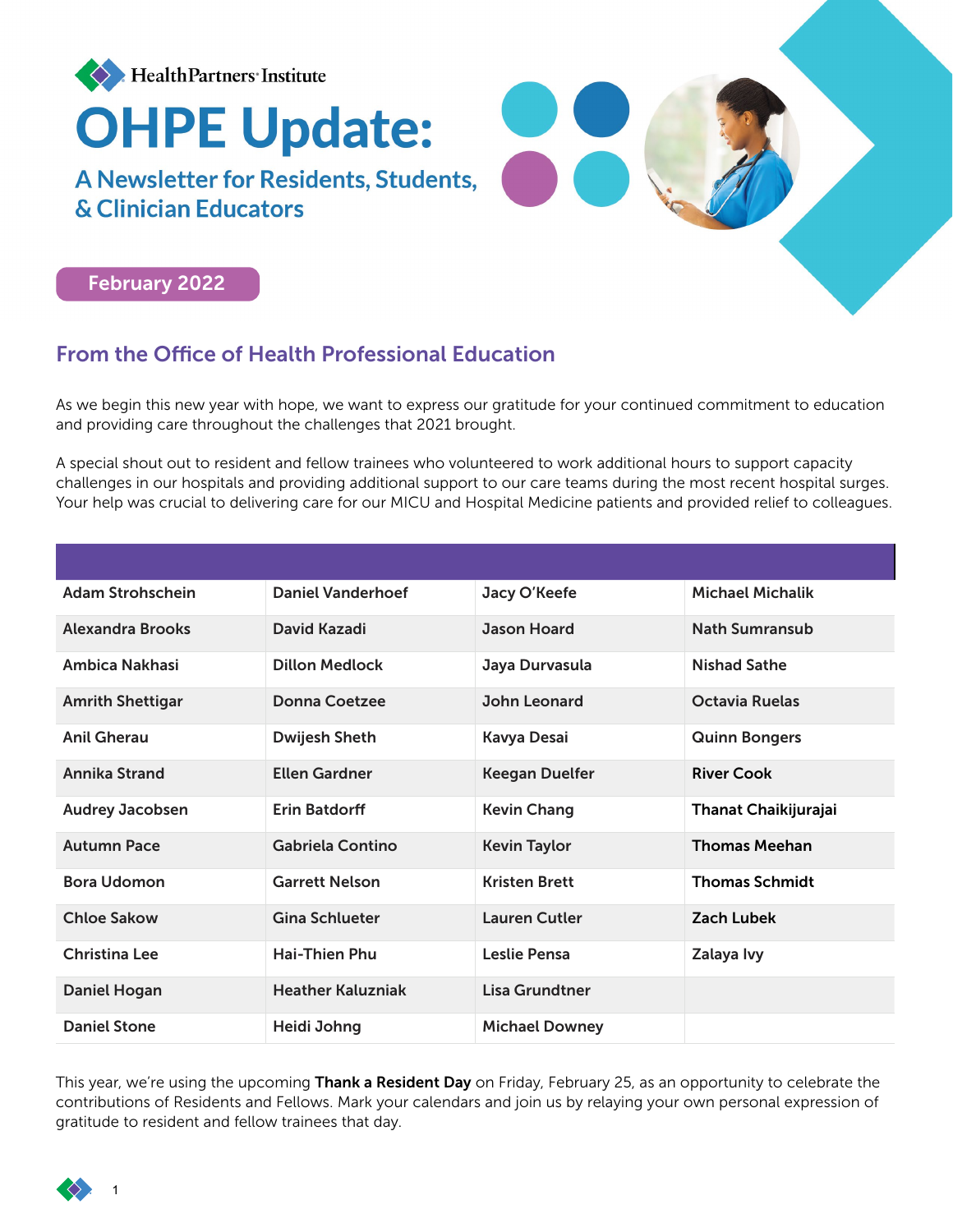Additionally, we're proud of our OHPE team for major accomplishments and successful growth towards our priorities, even when we faced several challenges due to surge of COVID cases in our hospitals and clinics.

- As we experienced a COVID surge in the Fall, the ACGME declared an emergency categorization applied to our HealthPartners Institute sponsored GME programs. This allowed our programs flexibility in meeting pandemic-related patient care and educational needs without the limitations of most ACGME requirements. Thanks to program leaders and coordinators for managing this turn of events that added complexity to an already difficult year to help our organization meet patient care needs.
- Vaccine tracking: Vaccine mandates meant that we had to quickly find a way to track vaccination status for our trainees. We worked with our partner schools to ensure vaccination status was indicated in our platform to track over 600 resident and fellows who train at HealthPartners each year. Additionally, our SS4L development team prioritized developing our vaccine tracking functionality in SS4L. As a result, we tracked, approved, and managed the COVID and FLU vaccination statuses of approximately 5000 learners.
- Our New Resident Orientation was virtual for the second year in a row. This year, we welcomed 166 new residents and fellows (136 affiliates and 30 HPI-Sponsored), from 32 programs, across 5 orientation dates. 135 of the residents/fellows attended the live WebEx and 31, who were unable to attend, were sent the link to the recorded session.
- Our APC Fellowship programs continue to grow and deliver on measures of success as 90 percent of our fellows that have graduated from our programs have been hired within the HealthPartners system. We're also welcoming our first Orthopedics APC Fellow in April 2022 and our first Cardiology APC Fellow in July 2022!
- Our APC team began the work of developing a new strategic partnership between HealthPartners and select Advanced Practice Clinician (APC) schools, cohorting fewer students over a longitudinal period, facilitating recruitment, and streamlining administrative support.
- Clinical Simulation continued to make progress on our commitment to develop a system-wide simulation program to support organization-wide initiatives and maximize resources. Read more about the HealthPartners Clinical Simulation team's accomplishments in the story below.

### HealthPartners Clinical Simulation: reflecting on a challenging and eventful year

Just like our organization has had to rapidly adapt to the changing realities of the last two years caused by the COVID-19 pandemic, our HealthPartners Clinical Simulation team has been adapting and changing, while being guided by our organization's commitment to improve health and well-being for all through these challenging times.

Early in 2021, Ryan Aga, Director of Simulation sent a note to all CNOs and CMOs across HealthPartners, offering to bring the team and its mannequins to anyone who could use help with their COVID response. Read more about how this partnership benefited Olivia Hospital [here.](https://mynews.healthpartners.com/research-education/clinical-simulation-team-heads-out-on-the-highway/)

To fight the twin pandemics of racism and COVID-19, HealthPartners Clinical Simulation also prioritized supporting our organization's commitment to address and dismantle systemic racism. Leading with this commitment, the Simulation team partnered with Diversity & Inclusion and Nursing Education to create our first DEI simulation. [Learn more about how a colleague's experience with racism helped inspire this training.](https://mynews.healthpartners.com/diversity-equity-inclusion/how-colleagues-experience-with-racism-is-making-change/)

In addition to addressing key priorities of the organization, the Simulation team continued to work towards its goal of developing interdisciplinary, multi-team trainings including partnerships with:

- Regions Hospital Patient Safety, Hospital Medicine and the medical improv team in launching: Care of the Caregiver – this was training for peer to peer supporters across several units at Regions Hospital.
- Hospital at Home program for an interdisciplinary simulation with Hospital Medicine (both Regions and Methodist), Regions Community Paramedics and HP Simulation

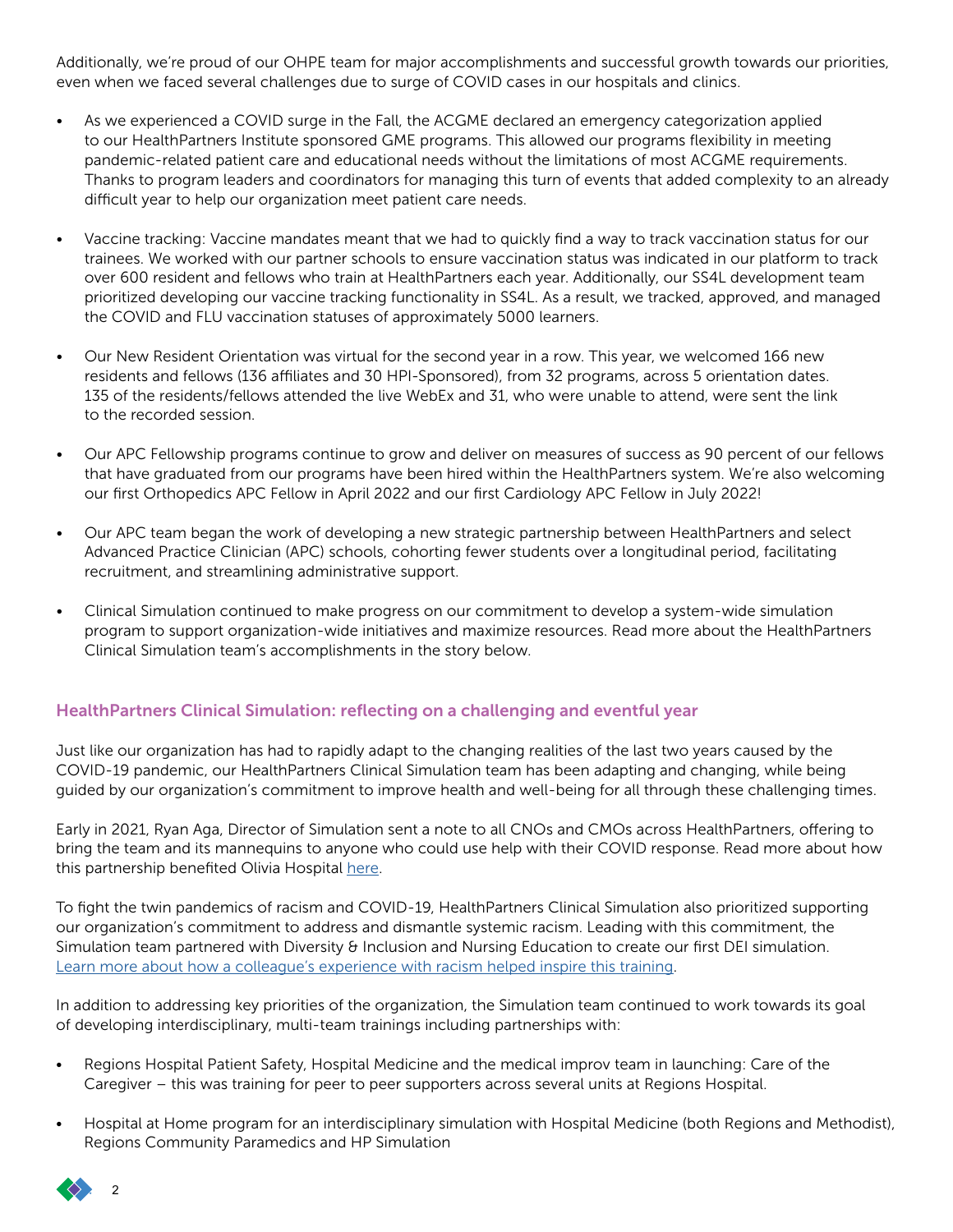- Regions Hospital accreditation leaders for a mock Joint Commission (TJC) Survey . This prepared leaders to carry out roles within the command center for the TJC survey.
- Westfield's Hospital, 3M, Regions Hospital Wound program for the first ever simulation on complex wound management.
- Regions Hospital Rehab Unit on evacuating patients out of the hospital in the event of a full-scale evacuation would be implemented.

These partnerships highlight opportunities for simulation to be embedded across inter disciplinary teams. Training with Clinical Simulation provides a safe learning environment for teams across the organization. To learn more about HealthPartners Clinical Simulation and for partnerships, contact [Ryan Aga.](mailto:Ryan.C.Aga%40HealthPartners.Com?subject=)

## People Updates

### Residents publish paper on Food Insecurity Interventions

Three of our Western Wisconsin Rural Family Medicine residents, Dr. Catherine Kress (graduated 6/30/21), Dr. Andrea Knievel and Dr. Jaya Durvasula (3rd year residents) recently published a paper titled ["Patient perspectives:](https://journals.stfm.org/primer/2021/kress-2021-0007/)  [Valuable Food Insecurity Interventions](https://journals.stfm.org/primer/2021/kress-2021-0007/)" on PRiMER

### [Patient Perspectives: Valuable Food Insecurity Interventions](https://journals.stfm.org/primer/2021/kress-2021-0007/)

Catherine Kress, DO | Jaya Durvasula, MD | Andrea Knievel, MD, MS | Amanda M. Honsvall Hoefler, MD | Lynn P. Manning, MD | Donald J. Pine, MD | Deborah Mullen, PhD | Allyson Hayward, MSW —Frequent food insecurity screening is in itself useful to patients. Screening paired with community food resource referrals and urgent-need food boxes are the most helpful interventions according to patients.







HealthPartners Clinician accepts new role at American College of Physicians Minnesota Chapter



Tseganesh Selameab MD, FACP, the new Governor-elect designee for the American College of Physicians Minnesota Chapter, is an Internal Medicine colleague who works in Primary Care at the Health Partners Center for International Health. Read her bio [here.](https://nam02.safelinks.protection.outlook.com/?url=https%3A%2F%2Fwww.acponline.org%2Fabout-acp%2Fchapters-regions%2Funited-states%2Fminnesota-chapter%2Fabout-the-chapter%2Fmeet-the-new-minnesota-governor-elect-designee&data=04%7C01%7CPratakshya.X.Bhandari%40HealthPartners.Com%7C737c678e87144a92b23908d9b37cea64%7C9539230a521345429ca6b0ec58c41a4d%7C0%7C0%7C637738171348703296%7CUnknown%7CTWFpbGZsb3d8eyJWIjoiMC4wLjAwMDAiLCJQIjoiV2luMzIiLCJBTiI6Ik1haWwiLCJXVCI6Mn0%3D%7C3000&sdata=PlZ37MXYKQxlgGcIbP0PaNKnfR5ZG%2Fh707kNyuAxOVY%3D&reserved=0)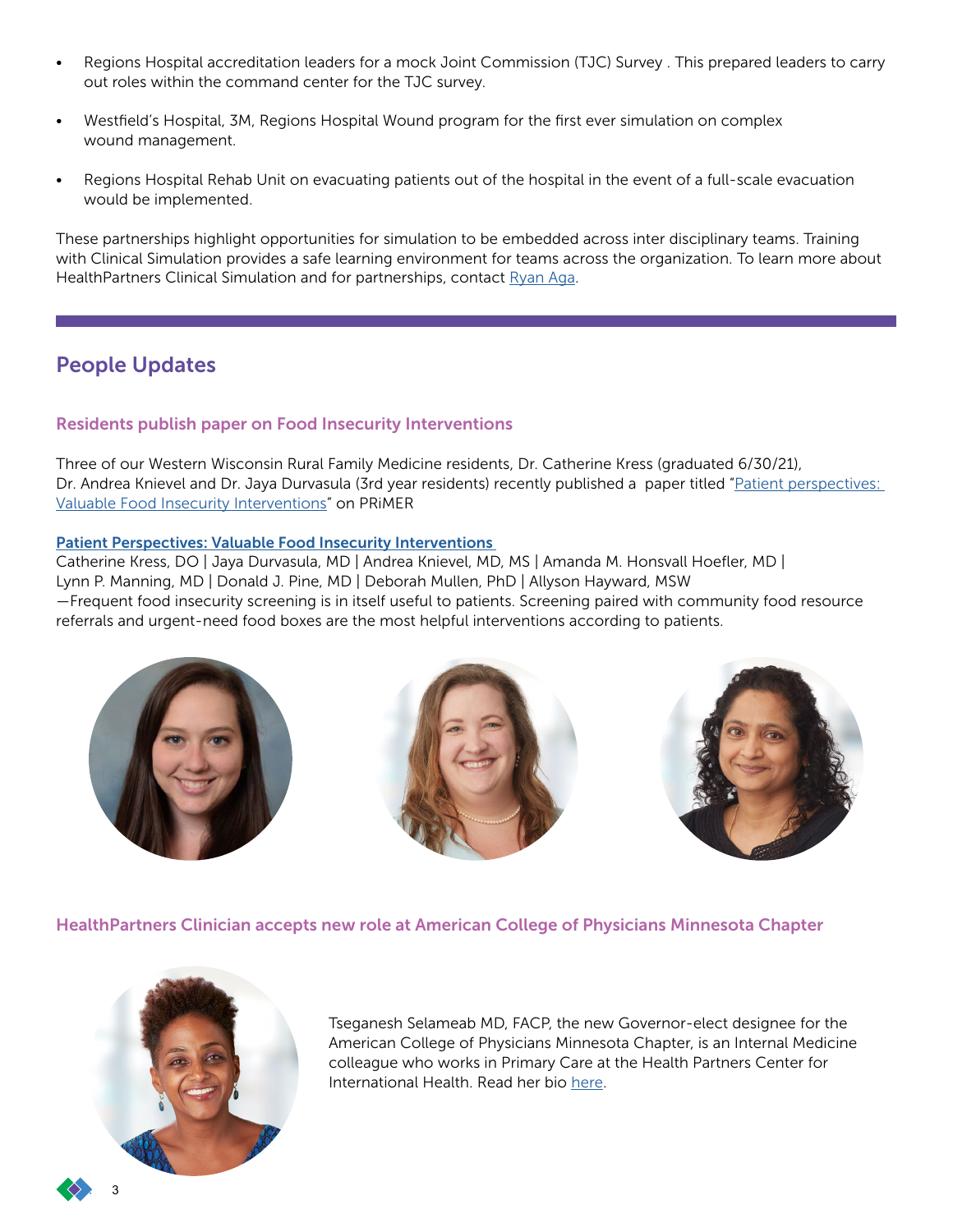## Program Updates

Match Announcements

Pediatric Emergency Medicine

# **CHILDREN'S MINNESOTA & HEALTHPARTNERS INSTITUTE PROUDLY ANNOUNCES THE INCOMING 2022 CLASS OF PEDIATRIC EMERGENCY MEDICINE FELLOWS**





Med School: Eastern Virginia

Residency: University of Minnesota (Pediatrics)





## Autumn Montville

Med School: Chicago Medical School at Franklin University

Residency: Mayo (Pediatrics)

## Bergthor Jonsson

Med School: University of Iceland

Residency: Mayo (EM)



Health Partners' Institute





4